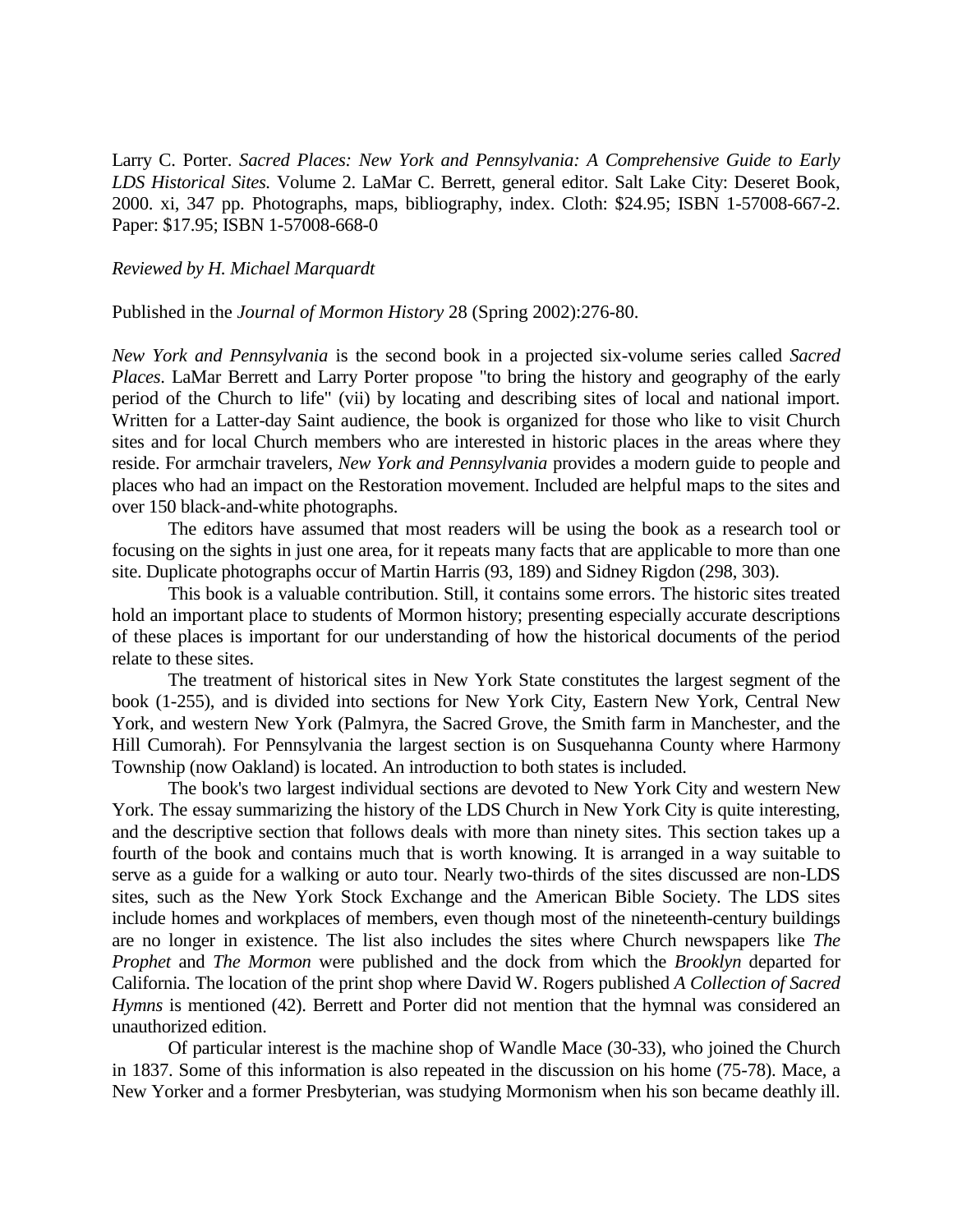"When Pratt arrived at the Mace home, neighbors and relatives were already there to comfort the Maces, expecting the child to die. Parley first prayed, then he asked Wandle Mace to `lay on hands' with him, which he did. Parley rebuked the disease in the name of Jesus Christ, and the next day by 10:00 A.M., the child was well and playful" (76). Mace joined the church and became the president of the New York City Branch.

*New York and Pennsylvania* contains research relating to the hundred-acre farm on Lot 1 in Farmington Township (named Manchester in 1822). Included is recent research on land agent Zachariah Seymour (201, 235) who received power of attorney to sell land in 1820. Shortly afterward, Joseph Smith Sr. and Alvin Smith entered into an agreement to purchase this Manchester land on an installment plan called articling. The Smith family later had a frame house built but had to move out of it in 1829. The book states that Joseph and Lucy Smith lived for several months in their former log house in Palmyra Township, which was occupied by Hyrum Smith (146; see also 192, 198-99, 201, 215). This is incorrect, since the house where Hyrum resided was actually in Manchester. The Smith family lived in four locations in Palmyra/Manchester: a house in the village of Palmyra, a log house outside the village on Samuel Jennings's property; the log cabin that the Smiths built as part of improving their hundred acres, which lay in what became Manchester; and the frame house also built on their hundred acres in Manchester.

The hundred-acre farm that Joseph Smith Sr. and Alvin Smith articled for in 1820 has become an important religious shrine where some guides tell visitors that Angel Moroni appeared to young Joseph in the Manchester frame house. Porter quotes President Gordon B. Hinckley as saying that this visitation occurred instead in the upstairs room of the log house (now reconstructed) in Palmyra (196-98). But it appears that the visitation would have occurred in the log house that the Smith family built in Manchester, as indicated in the heading of LDS Doctrine and Covenants 2, not in either of their two previous residences in Palmyra.

Some errors of fact that should be corrected in a second edition include: (1) James Arlington Bennet was of foreign birth (81). Bennet was actually born in New York. (2) Two places are given for the meeting between Parley P. Pratt and Hyrum Smith—in Palmyra (90) and in Manchester (204). Manchester is correct. (3) Prescinda Huntington married Henry Bailey Jacobs (107). Henry's wife was Prescinda's sister, Zina Diantha Huntington. (4) Joseph Smith was "acquitted" of the charge of being "a disorderly person" by Justice Albert Neely in March 1826 in South Bainbridge, New York (119). It is true that no punishment was administered, but the proceeding was a preliminary examination, not a trial; nor was Smith acquitted. The charges were sustained. (5) A list of baptisms for 9 June 1830 from the *History of the Church* includes "Peter Rockwell" (142). There was no Peter in the Rockwell family. (6) A caption of a small photograph of 1 Nephi 7:12-16 in holograph indicates that it is from the printer's manuscript of the Book of Mormon (171). It is instead from the original manuscript.

Other points needing correction include: (1) The date of 2 December 1827 when Sophronia Smith married Calvin Stoddard (200). According to the Stoddard family Bible, the date was 30 December. (2) The author dates Brigham Young's baptism as 15 April 1832, based on Young's remarks in 1862 (227, 279). However, Brigham Young's journal, housed in the LDS Archives, gives the date as 9 April 1832. (3) The date of 10 June 1831 is given for William W. Phelps's baptism (236). The actual date was 16 June 1831. (4) In explaining the marriages of three daughters of Alva and Sarah Beman, *Sacred Places* states that Louisa became a plural wife of Joseph Smith and married Brigham Young at Winter Quarters in the fall of 1846 (240). According to Young's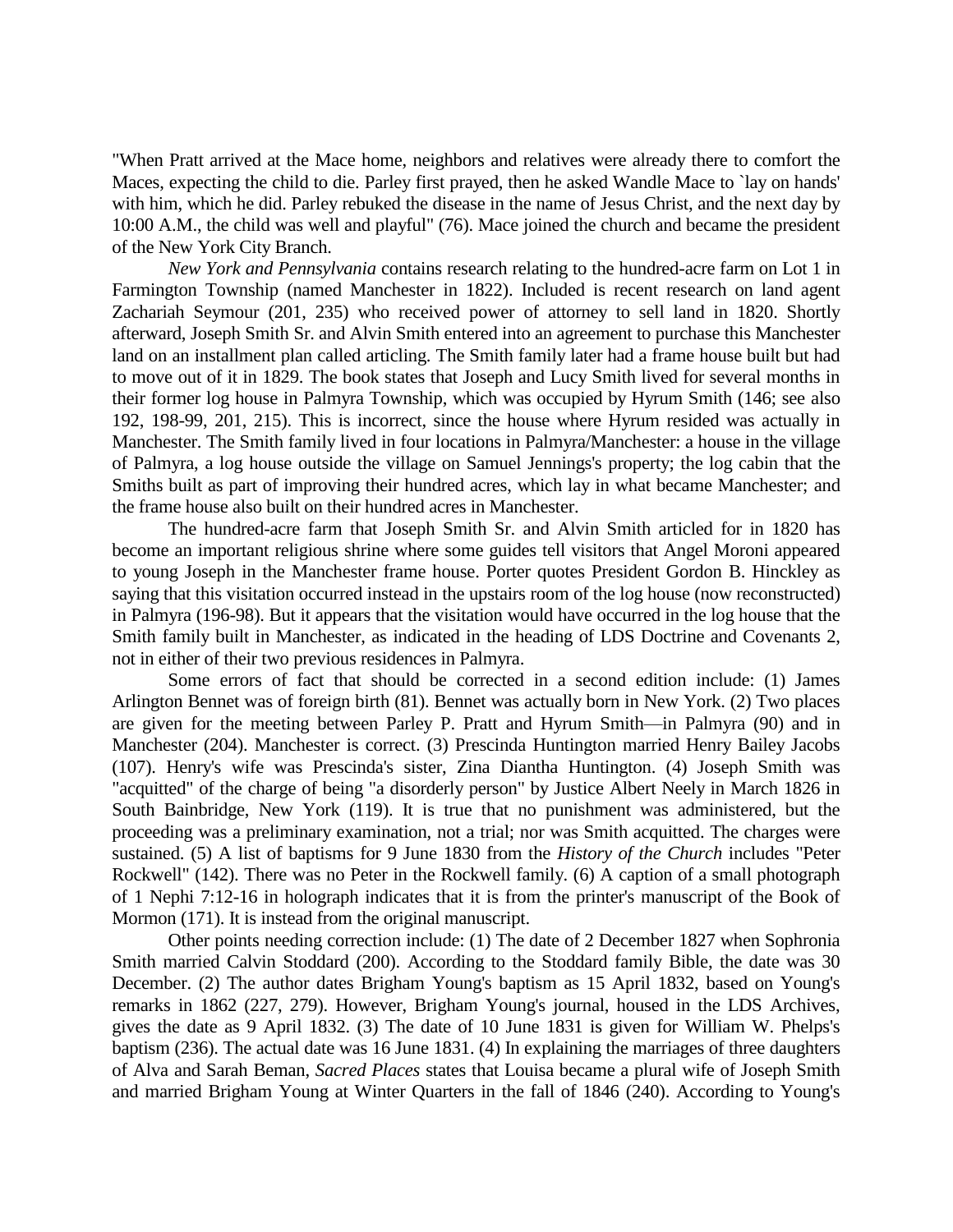journal, she was sealed to him on 19 September 1844 in Nauvoo with a second sealing following on 14 January 1846 in the Nauvoo Temple.

Further, in the section on Fayette Township in Seneca County, New York, the book states that the reconstructed log house of Peter Whitmer Sr. stands on the exact site where the Church was organized on 6 April 1830 (134-37, see also 124, 140). While an organizational meeting did occur on that date, it was not in Fayette and it was not an incorporational meeting. (New York statutes did not require a church to incorporate but specified the procedures to follow if it did, primarily to oversee property held by that church.) Joseph Smith left Harmony, Pennsylvania, and arrived at Manchester during the last week of March 1830. Because there was no property to be turned over to trustees, there was no need to incorporate.

The second point at issue is the location of the establishment meeting. Rather than occurring in the Whitmer home in Fayette, it actually took place twenty-five miles away in the log house where the Hyrum Smith and Joseph Smith Sr. families resided in Manchester Township, Ontario County, New York. Hyrum and Jerusha moved into this house after their marriage in November 1826, and their first two daughters were born there in 1827 and 1829. Lemuel Durfee purchased the farm in December 1825, but the Smith family arranged to stay on until April 1829. At that point, Joseph Sr., Lucy, and their children moved in with Hyrum and Jerusha and stayed there until October 1830, six months after the Church was organized. Their location here is attested by Lucy Mack Smith's recollections, descriptions by visitors to the Smith home in 1830, and revelations Joseph Smith received in March, April, and October 1830 (see headings for LDS D&C 19, 23, 32).<sup>1</sup> Joseph Knight Sr., who brought Joseph Smith Jr. to Manchester at the end of March, witnessed the baptisms of the initial members at Hathaway Brook in Manchester, took a Book of Mormon home with him to read before being baptized in June, and does not mention traveling to Fayette. Nonmember neighbors who never joined the Church also witnessed the same baptisms in Manchester. Smith received a number of revelations in Manchester on that historic day. Thus, *Sacred Places* perpetuates an erroneous traditional location, apparently overlooking recent scholarship on the location of the Church's organization.<sup>2</sup> We need not be ashamed to tell the story of the humble and crowded cabin where the parents of the prophet resided nor to claim it as the Church's birthplace.

*Sacred Places* gives the date when Joseph Smith moved from Harmony, Pennsylvania, to Fayette, New York, as during the last week of August 1830 (269). However, he was buying land

L,

<sup>1</sup> I explain the evidence for concluding that he received Section 21 in Manchester rather than Fayette in *The Joseph Smith Revelations: Text and Commentary* (Salt Lake City: Signature Books, 1999), 57-61.

<sup>2</sup> H. Michael Marquardt and Wesley P. Walters, *Inventing Mormonism: Tradition and the Historical Record* (San Francisco: Smith Research Associates, 1994), 153-72, discusses the evidence for the Manchester site and some of the reasons why Church leaders in 1834 identified the site as the Whitmer farm at Fayette; Fayette was recorded as the site in the Manuscript History of Joseph Smith in 1839. As another piece of evidence, Harris obtained copies of the Book of Mormon from Grandin about 26 March 1830 and apparently stayed in the Palmyra/Manchester area trying to sell them until his baptism on 6 April. He was in this area when a commandment was given to him before the end of March (Book of Commandments 16; LDS D&C 19). There is no indication that Harris went to Fayette.